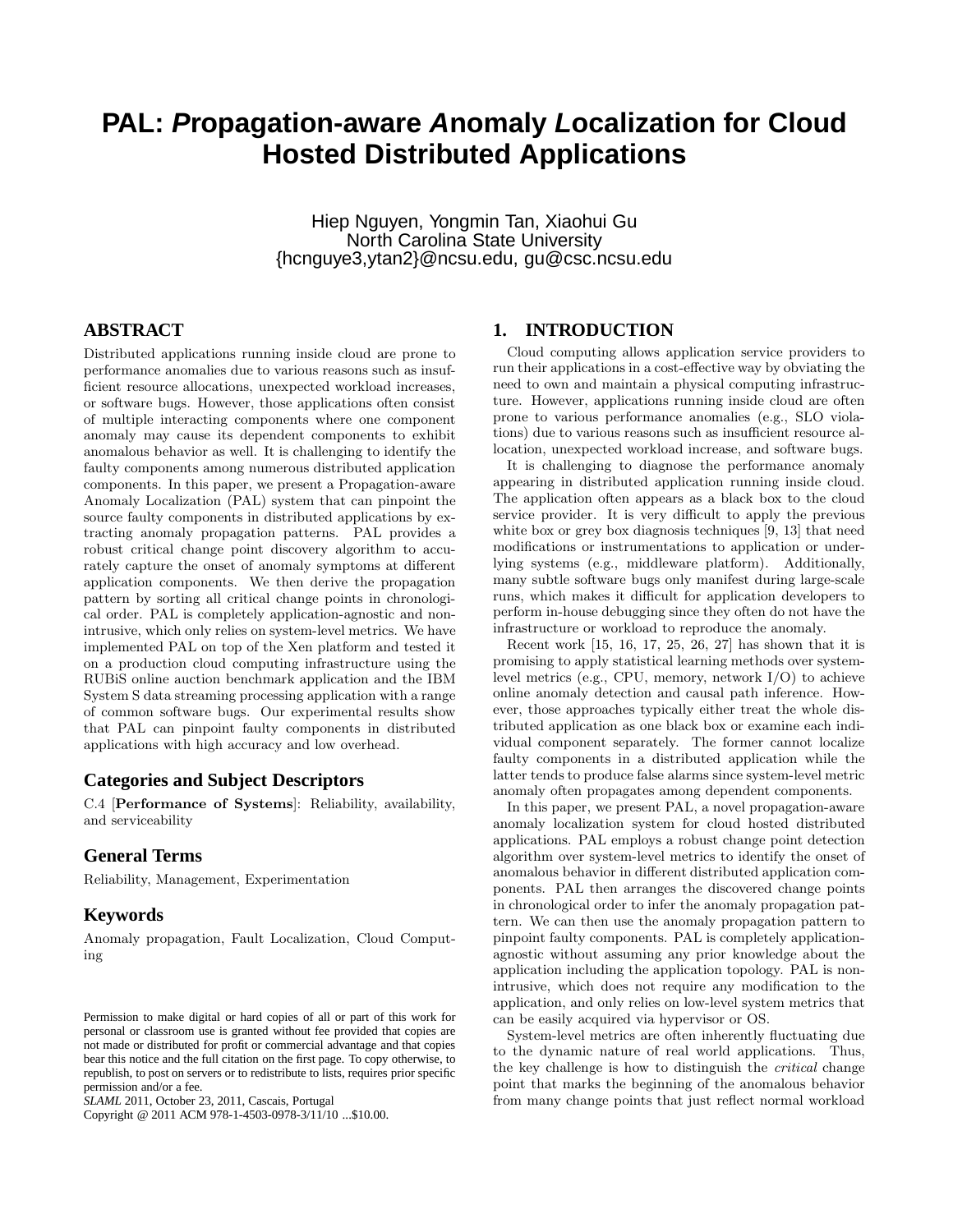fluctuations. To address this challenge, we provide a robust critical change point detection algorithm that can accurately identify the onset of the anomalous behavior in systemlevel metrics. Specifically, this paper makes the following contributions:

- We present PAL, a non-intrusive propagation-aware anomaly localization system for troubleshooting distributed applications running inside cloud.
- We provide a robust change point discovery algorithm to extract runtime anomaly propagation patterns for pinpointing faulty components. Our pinpointing results can provide useful guidance for subsequent anomaly correction tasks.
- We have implemented PAL on top of the Xen platform and tested it on the NCSU's Virtual Computing Lab [5], a production cloud computing system that operates in a similar way as Amazon EC2 [1]. We used the RUBiS online auction benchmark application [4] and the IBM System S data stream processing system [18] running inside VCL and injected a range of common software bugs to evaluate the accuracy of our anomaly localization algorithm.
- Our experimental results show that PAL can identify the faulty component in distributed applications with high accuracy. PAL is light-weight, imposes negligible overhead during normal application execution.

The rest of the paper is organized as follows. Section 2 describes our system design. Section 3 presents our experimental evaluation. Section 4 compares our work with other related works. Section 5 discusses the limitations of the PAL system and possible extensions. Finally, the paper concludes in Section 6.

## **2. SYSTEM DESIGN**

In this section, we first present an overview of the PAL system. We then describe the anomaly onset identification algorithm and the propagation-based fault localization scheme.

## **2.1 Approach Overview**

Figure 1 shows the overall architecture of the PAL system. It consists of three system modules: 1) non-intrusive virtual machine (VM) resource monitoring, 2) anomaly onset identification, and 3) propagation-based fault localization.

The PAL system continuously monitors various systemlevel metrics (e.g. CPU usage, free memory, network traffic) of distributed application components running inside different guest VMs with a certain sampling interval (e.g. 1 second). PAL adopts a non-intrusive monitoring approach that collects guest VM information from outside. In addition to monitoring resource metrics, PAL also needs an orthogonal monitoring module to detect whether the application is experiencing SLO violations. PAL can rely on either the application itself or an external monitoring tool to keep track of the application SLO status. Our current prototype adopts the latter method.

Upon detecting an application SLO violation, PAL performs the anomaly onset identification to capture the start time of the anomalous behavior in any system-level metric of



Figure 1: Overall architecture of the PAL system.

different components. The assumption behind our approach is that performance anomalies are usually manifested as observable changes in one or multiple system-level metrics (e.g. CPU usage, free memory). In order to find such changes, PAL performs a robust change point detection algorithm over each collected system-level metric. The goal is to identify the critical change point that marks the beginning of the anomalous behavior.

Next, PAL sorts the discovered critical change points of different components in a chronological order to infer the anomaly propagation pattern. PAL then leverages the extracted propagation pattern to localize the faulty component(s). The intuition is that performance bugs often have latent effects, which start to affect one system component, then propagate to other components, and eventually lead to application SLO violation. Therefore, the first set of components in the anomaly propagation pattern are most likely to be the faulty components since they exhibit anomalous behavior at the earliest time.

Note that PAL does not assume any knowledge about the distributed application topology for practicality and robustness. First, the application topology information might be privacy sensitive and the application user might be reluctant to release the application topology information to the cloud service provider. Second, the application topology can be dynamically evolving by adding or removing application components. Thus, it is unreliable to perform fault localization based on static topology information. Third, some applications such as IBM System S [18], exhibit a "back pressure" symptom where a faulty component might cause its upstream component to show anomalous behavior. For example, when a component becomes anomalous and its input buffer is filled with unprocessed tuples, its upstream component will not be able to send new tuples and get stuck as well. Thus, if we perform fault localization based on the static topology information, we will mistakenly pinpoint the upstream component of the faulty component as the root cause faulty component.

Figure 2 shows a real example of our propagation-aware anomaly localization scheme for an IBM System S stream processing application consisting of eight components. The system detects an application SLO violation at time  $t_v$ . PAL then performs anomaly onset identification on a look-back window of different system-level metrics and detects three critical change points:  $t_1$  on the metric x of the component  $C_6$ ,  $t_2$  on the metric y of the component  $C_7$ , and  $t_3$  on the metric z of the component  $C_5$ . Since  $t_1 < t_2 < t_3$ , we infer the anomaly propagation pattern as  $C_6 \rightarrow C_7 \rightarrow$  $C<sub>5</sub>$ . Note that the anomaly propagation pattern in this case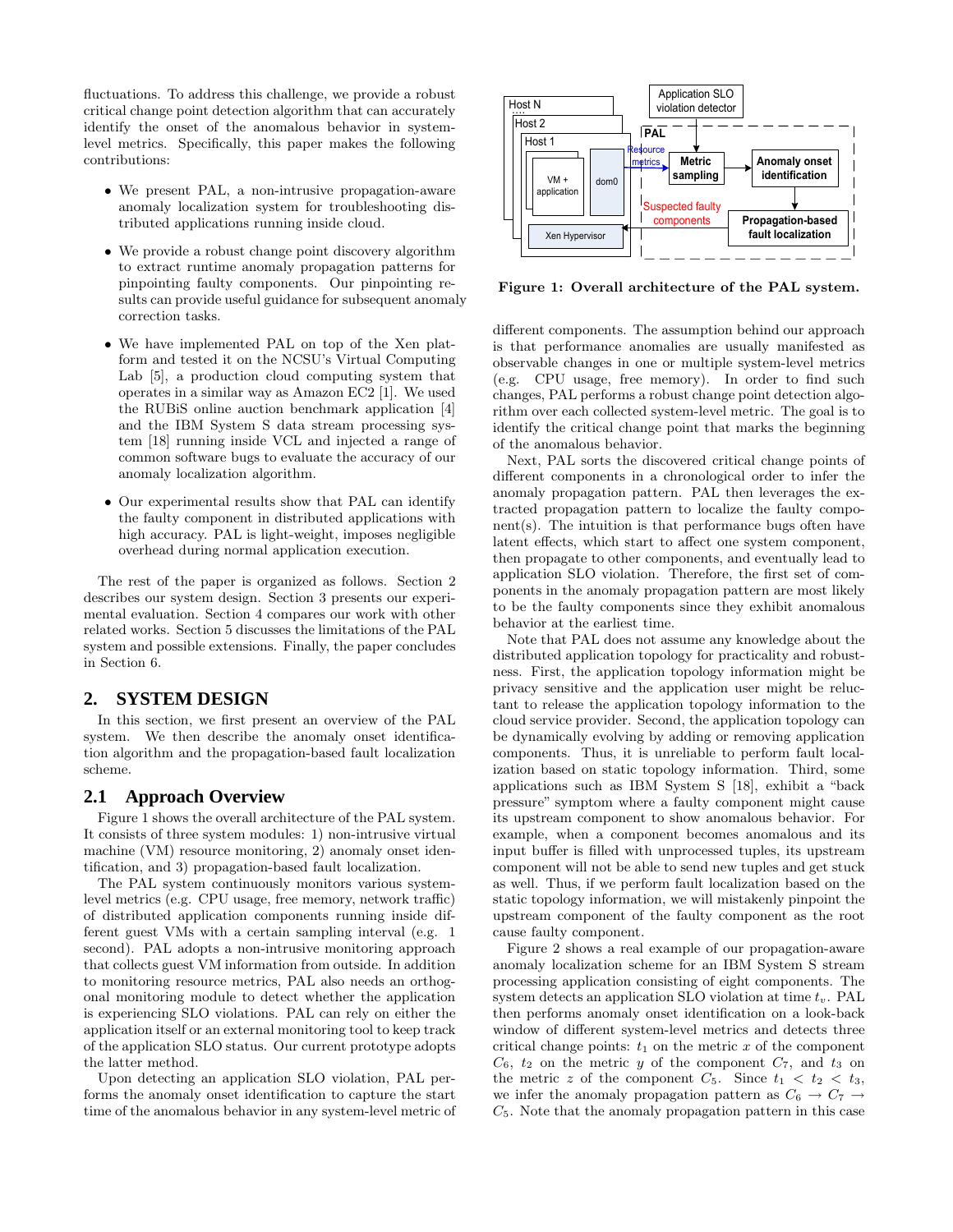

Figure 2: An example of propagation-aware anomaly localization for a distributed application.

is different from the application data dependency topology that is  $C_5 \rightarrow C_6 \rightarrow C_7$ . We then infer that  $C_6$  is the source faulty component.

Before we present the details of the PAL system, we first describe the assumptions of the PAL system. We first assume that the performance bug manifests as changes in some system-level metrics. Since real world distributed applications are often inherently dynamic by processing timevarying workload, we assume that the system-level metric changes caused by normal workload fluctuations are less significant than those caused by the performance bugs. Since our propagation pattern is derived based on the timing information of different change points, we assume the anomaly onset time instants at faulty components are earlier than those of other components. These assumptions are generally valid in practice as we will show in the experiment section. Since PAL relies on timing information to infer propagation patterns, we need to assume the clocks of all system components are synchronized. In practice, machines can be synchronized using NTP which has an RMS errors of less than 0.1 ms on LANs and of less than 5 ms on Internet [21]. In our experiments, we observe that most of anomaly propagation delay between two dependent components is at second level. Therefore, our system can tolerate small time skews (i.e. tens of milliseconds).

## **2.2 Anomaly Onset Identification**

We identify the onset of the anomalous behavior at each component by extracting critical change points in all systemlevel metrics associated with that component. The change point detection algorithm examines a set of metric samples in a look-back window  $[t_v - W + 1, t_v]$  where  $t_v$  is the time when the SLO violation happens and  $W$  is the length of the look-back window. The look-back window should be sufficiently large to cover any relevant critical change points. In our experiments, we used  $W = 100$  under a one-second sampling interval. We developed a four-step robust critical change point detection algorithm to accurately identify the onset of the anomalous behavior at each system-level metric. We will use the metric time series  $X = \{x_1, ..., x_W\}$  for the look-back window  $[t_v - W + 1, t_v]$  as an example to explain each algorithm step.

*Step 1:* Preprocess X using smoothing to tackle the data fluctuation issue. Figure 3 shows the result of data smoothing for a real network traffic trace. We can see that the change points detected over the smoothed data are more



Figure 4: Change point rollback

meaningful than those detected on the original trace, which are often just random peak and bottom points. The tricky issue here is that if we smooth the data too much, we may run into the risk of filtering out the critical change point as well. We have tried both Kalman filter and moving average filter, and found that Kalman filter often filters the critical change points as well. Thus, the current PAL prototype adopts a 5-length moving average filter that calculates one average value for each sliding window of five consecutive data samples.

*Step 2:* Detect the change points using time series change point detection algorithms. There are many algorithms for change-point detection [10]. We used a combination of cumulative sum (CUSUM) charts and bootstrapping to detect a set of change points. We chose CUSUM because it does not require any assumption about the data distribution and its computation overhead is negligible compared with other methods. The CUSUM chart for  $X$  is constructed as follows:  $S_i = S_{i-1} + (x_i - \bar{X})$ , where  $1 \leq i \leq W$ ,  $S_0 = 0$ ,  $\bar{X}$  is the mean of  $X$ . We then calculate a magnitude of change using:  $S = \max_{1 \leq i \leq W} S_i - \min_{1 \leq i \leq W} S_i.$ 

We then employ bootstrap analysis to automatically interpret CUSUM charts. A bootstrap of  $X$  is one permutation of  $X$  generated by randomly reordering  $X$ . If  $X$  has a larger S than most bootstraps (e.g., 95%), we say that X contains one change point that is located at  $x_c$  where  $|S_c|$  is the maximum among  $\{|S_1|, \dots |S_W|\}.$ 

We apply the same algorithm on  $\{x_1, ..., x_{c-1}\}\$  and  $\{x_{c+1}, ..., x_W\}$ recursively to discover more change points.

*Step 3:* Identify the critical change point that marks the onset of the anomalous behavior from the change points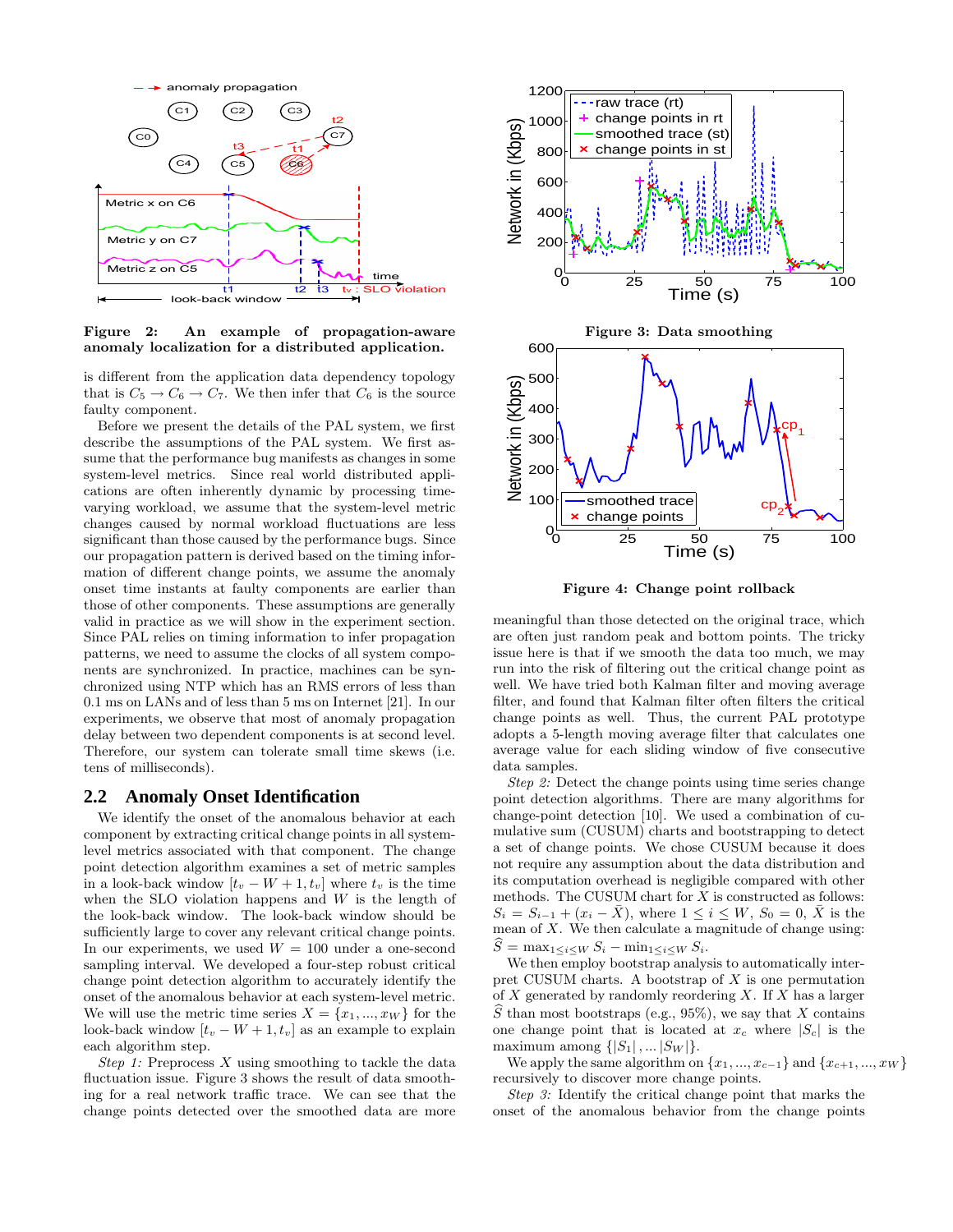detected in Step 2. We define a *separation level* metric for each change point  $x_c$  to denote the change magnitude at this change point:

$$
\Omega(x_c) = \frac{\left|\frac{1}{c-1}\sum_{i=1}^{i=c-1}x_i - \frac{1}{W-c}\sum_{i=c+1}^{i=W}x_i\right|}{\max\left(\frac{1}{c-1}\sum_{i=1}^{i=c-1}x_i, \frac{1}{W-c}\sum_{i=c+1}^{i=W}x_i\right)}
$$
(1)

Intuitively, the above equation compares the normalized difference between the mean of the time series before the change point and the mean of the time series after the change point. Next, we extract the critical change point whose separation level values are the outliers (e.g., larger than mean plus 1.5  $\times$  standard deviation). If there are multiple outlier change points, we pick the one that is closest to the SLO violation time as the critical change point.

*Step 4:* During our experimental study, we found that the critical change point discovered above may sometimes reside in the middle of one sloped line such as  $cp<sub>2</sub>$  in Figure 4. Since our goal is to discover the onset of the anomalous behavior, we want to extract the change point at the beginning of the sloped line. We compare the slope angle at the current critical change point with that of its preceding change point. If their slope angles are similar (e.g., less than 30% difference), we replace the critical change point with its preceding change point. For example, in Figure 4, we start from  $cp<sub>2</sub>$ and roll back to  $cp_1$  since  $cp_1$  and  $cp_2$  are on the same sloped line.

After the above four steps, we identify one critical change point for each system-level metric associated with each application component. We use the earliest critical change point among all system-level metrics to denote the onset of the anomalous behavior at that component.

#### **2.3 Propagation-based Fault Localization**

Our goal is to discover how a performance anomaly propagates in a distributed application, and use the propagation pattern to localize the faulty components.

We first classify the propagation pattern into either *full coverage* when we detect critical change points in all application components or *partial coverage* when the propagation only involves a subset of application components. Such classification allows us to distinguish the anomaly case caused by external factors such as workload spikes from that caused by internal component problems. Intuitively, if the anomaly is triggered by some external factors, all application components should see some changes in the same upward or downward trend within a short period of time. Thus, PAL decides whether the fault is an external one by considering whether all components include critical change points and whether those change points follow the same trend. Otherwise, we say the anomaly is caused by some internal fault.

For the internal fault case, we sort the anomaly onset time for different components to derive the anomaly propagation pattern. The propagation pattern could be either: 1) *sequential* where a chain of components exhibit anomalous behavior in a sequential order; or 2) *concurrent* where multiple components show anomalous behavior at similar time (e.g., the difference is less than 2 seconds). If the anomaly propagation pattern is sequential, we will pinpoint the first component on the chain as the faulty component.



Figure 5: System S application topology.



Figure 6: RUBiS application topology.

If the anomaly propagation pattern consists of concurrent anomalous behaviors, we will pinpoint the beginning set of current anomalous components as faulty components.

The fault localization results based on the anomaly propagation pattern need further validation (e.g., VM perturbations), which is part of our on-going work and is beyond the scope of this paper. Although the propagation pattern can not always provide the exact anomaly causes, it can speed up the diagnosis process by narrowing down faulty components and relevant system-level metrics.

#### **3. EXPERIMENTAL EVALUATION**

We have implemented the PAL system and conducted extensive experiments using IBM System S data stream processing system [18] and RUBiS online auction benchmark (EJB version) [4]. In this section, we first describe our experiment setup. We then present the experimental results.

## **3.1 Experiment Setup**

Our experiments were conducted on the NCSU's Virtual Computing Lab (VCL), a production cloud computing infrastructure, that operates in a similar ways as Amazon EC2 [1]. Each host has a dual-core Xeon 3.00GHz CPU and 4GB memory, and runs CentOS 5.2 64- bit with Xen 3.0.3. The guest VMs also run CentOS 5.2 64-bit.

PAL monitors an application resource demands from domain 0, using the libxenstat library to collect resource usage information (e.g., CPU usage, memory consumption, network I/O) for both domain 0 and guest VMs. The sampling interval is 1 second. We perform critical change point detection over a look-back window (W) of time series. We used W=100 seconds in our experiments.

IBM System S testbed: We first used IBM System S data stream processing system [18] as case study applications. In System S, each application consists of a set of inter-connected *processing elements* called *PEs*. In our experiments, we used a tax calculation application which is one of the sample applications provided by System S. We measured the average per-tuple processing time and an SLO violation anomaly is marked if the average processing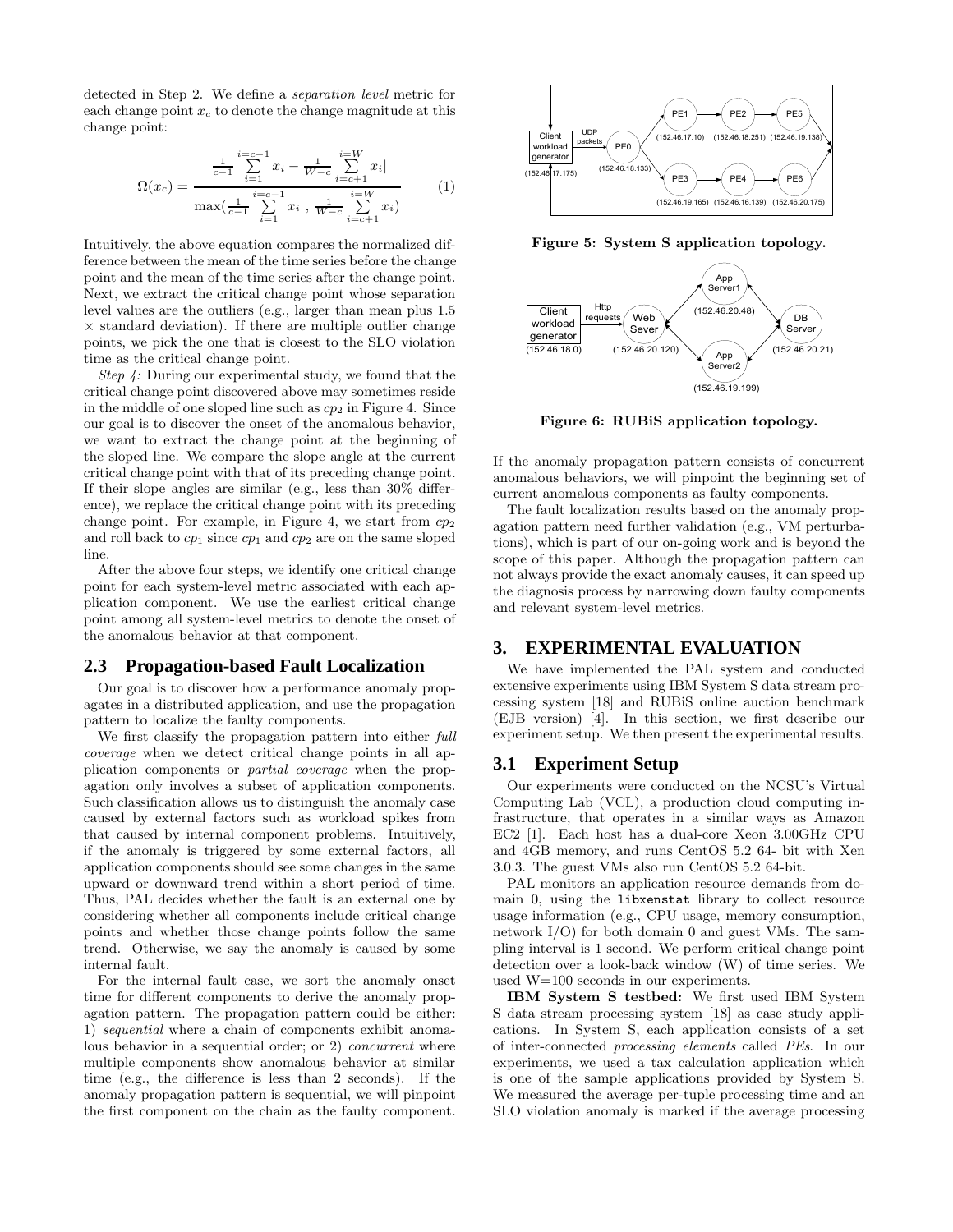

Figure 7: Sample CPU usage traces in System S and RUBiS.

time is larger than a pre-defined threshold (e.g., 100ms). Figure 5 shows the application topology including the IP addresses of the VCL hosts used in the experiments. We run each PE in a Xen guest VM. In order to evaluate our system under workloads with realistic time variations, we used the workload intensity observed in the WorldCup 98 web trace [3] to modulate the data arrival rate.

RUBiS testbed: We used the RUBiS workload generator to track the response time of the HTTP requests it made. An SLO violation anomaly is marked if the average request response time is larger than 100ms. In order to evaluate our system under workloads with realistic time variations, we used the workload intensity observed in three real-world web traces (WorldCup 98, ClarkNet, NASA) [3] to modulate the request rate of our synthetic RUBiS benchmark. Figure 6 shows the topology of the RUBiS application including the IP addresses of the VCL hosts used in the experiments. Similar to the IBM System S experiment, we run each application component in a Xen guest VM.

In Figure 7, we show a snapshot of CPU usage traces of sample components (DB server in RUBiS and PE5 in System S application) in our experiments. We can see both applications exhibit dynamic CPU usages under real world dynamic workload traces, which brings challenges to accurate change point detection. We will show later that our approach is robust to dynamic workloads.

Fault injection. We inject different faults at different time instants during an application runtime. For each fault injection, we repeated the experiment 10 to 20 times. We tested both single component faults and multiple component faults. For IBM System S, we injected the following single component faults: 1)*CpuHog*: we introduce a busy loop in PE1; and 2) *MemLeak*: we inject a memory leak bug in PE1 that continuously allocates memory but forgets to release the allocated memory. Multiple component faults include: 1) *NetHog*: we use httperf [2] tool to send large volume of http requests from PE1 to PE2 so that the link between PE1 and PE2 is saturated; 2) *WkChg*: we increase the workload intensity to make the whole application overloaded; and 3) *MemLeak*: we inject the memory leak bug simultaneously on PE1 and PE3.

For RUBiS, single component faults include 1)*CpuHog*: a CPU-intensive program competed CPU with the App Server 1; 2) *MemLeak*: a memory-intensive program competed memory with the App Server 1; and 3) *NetHog*: an external program sent an excessive number of HTTP requests to the Web Server. Multiple component faults include: 1) *WkChg*: we increase the workload intensity to make the whole appli-



Figure 8: Recall for single component faults in System S



Figure 9: Precision for single component faults in System S

cation overloaded; 2) *OffloadBug*: the App Server 1 wants to offload some EJBs to App Server 2. However, the program bug (JIRA #JBAS-1442) in App Server 1 makes HTML contents still return to the Java servlets hosted on the App Server 1; and 2) *LBBug*: a load balancing bug (mod jk 1.2.30) ) causes the Web Server to dispatch requests unevenly.

For comparison, we also implemented a set of alternative schemes: 1) the *topology-based* scheme that employs the same change point detection algorithms as PAL (except the rollback step) and then pinpoints the faulty components based on the application topology; 2) the *CUSUM* scheme that first employs CUSUM charts and bootstraps to detect a set of changes points, and then picks the outlier change point as the critical change point; and 3) the *CUSUM* + *S* scheme that first performs smoothing (i.e., 5-length moving average) over the raw monitoring data and then performs the CUSUM scheme over the smoothed data. But this scheme does not perform roll back as PAL does.

To quantify the accuracy of our anomaly localization model, we use the standard precision and recall metrics. Let  $N_{tp}$ ,  $N_{fn}$ ,  $N_{fp}$ , and  $N_{tn}$  denote the number of true positives (correctly pinpoint a faulty component), false negatives (miss a faulty component), false positives (pinpoint a normal component as faulty), and true negatives, respectively. We calculate the recall and precision in standard ways as follows,

$$
Recall = \frac{N_{tp}}{N_{tp} + N_{fn}}, Precision = \frac{N_{tp}}{N_{tp} + N_{fp}} \tag{2}
$$

## **3.2 Results and Analysis**

We first present the results of IBM System S experiments. Figures 8 and 9 show the faulty component pinpoint accuracy results for different single-component faults. We observe that the precision and recall values of PAL are consistently among the highest and memory leak fault is much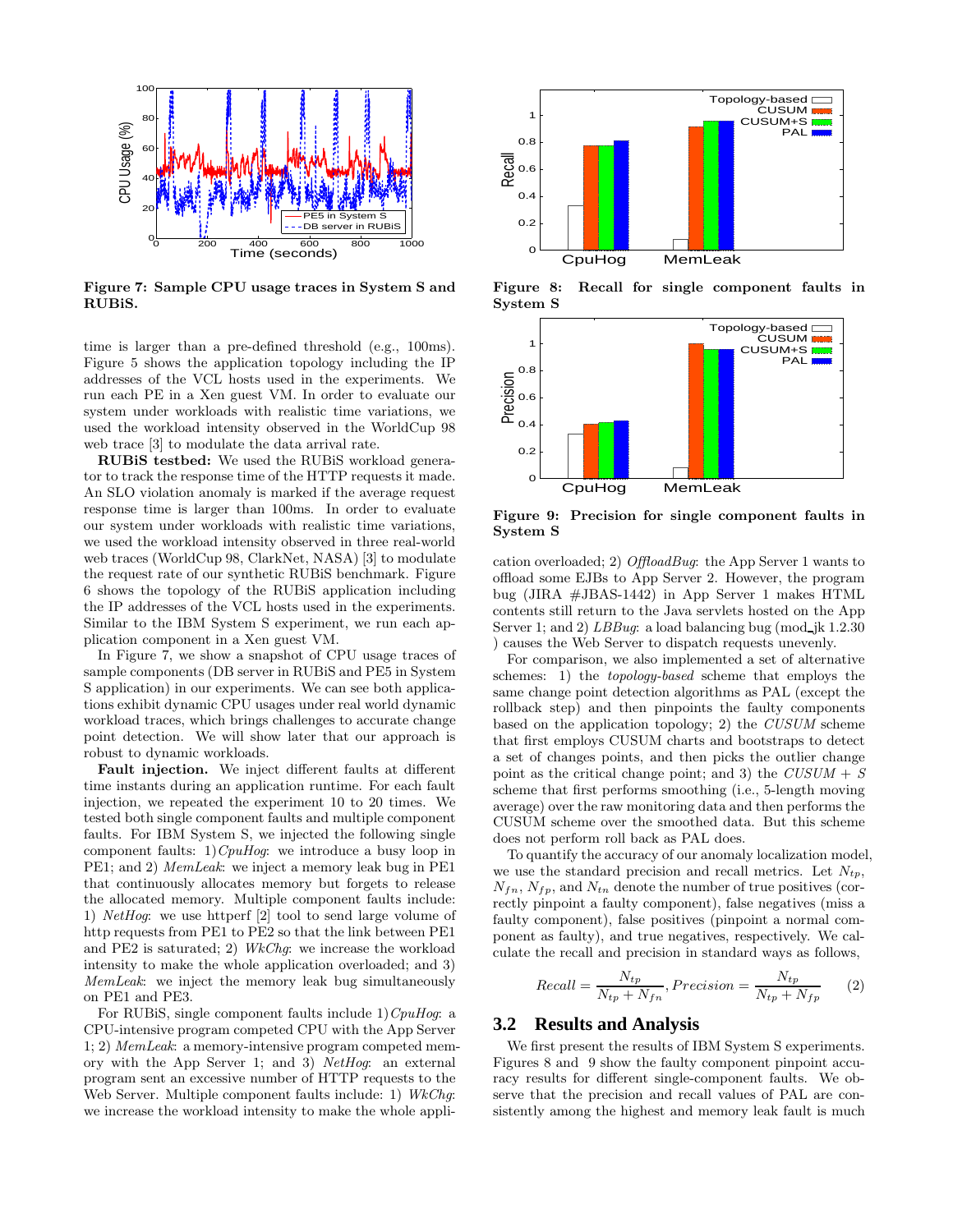

Figure 10: Recall for multiple component faults in System S



Figure 11: Precision for multiple component faults in System S

easier to detect than the CPU hog fault. We can see that all three change point based approaches can achieve more than 90% precision and recall in the memory leak case. In contrast, the topology-based scheme has poor accuracy in both fault cases. As mentioned in section 2, System S has the "back pressure" symptom where the faulty component (PE1) causes its upstream component (PE0) to show anomalous symptom. Thus, the topology-based scheme pinpoints the upstream component as the faulty component instead of the true faulty component.

In the CPU hog case, although PAL can achieve over 80% recall, its precision is around 40%, which means a number of false positives are generated. After examining the detailed logs, we found that most of these false positives were those components whose change points are very close to the change point of the faulty component (e.g. differ in one or two seconds). Therefore, our system considers them as the multiple component faults. We observe that the change point of the faulty component was still the earliest. This result also reflects that the anomaly caused by the CPU hog fault propagates very fast in the distributed application.

Figures 10 and 11 show the recall and precision results for the multiple-component faults. PAL can achieve 100% recall in the workload change case. However, PAL did not identify change points on all components in a few workload change cases. In this situation, the pinpointed components were considered as false positives. As a result, PAL has a precision value less than 100%. PAL can also achieve 100% precision in the network hog and multiple memory leak fault injection cases. Again, the topology-based approach performs poorly.

We now present the results of the RUBiS experiments. Figure 12 and 13 show the recall and precision results for single-component faults. Figure 14 and 15 show the re-



Figure 12: Recall for single component faults in RUBiS



Figure 13: Precision for single component faults in RUBiS

call and precision results for multiple-component faults. In most cases, PAL outperforms the other approaches in both precision and recall values. In comparison, topology-based scheme achieved better accuracy than all the other algorithms in the cases of network hog, offloading bug, and load balancing bug. The reason is because we happened to inject the fault in the first component in the topological order. For the offloading and load balancing bug, the fault did not show the back pressure symptom in RUBiS as in IBM System S. However, PAL does not assume the knowledge of application topology and still achieves 80-100% precision and recall values.

Finally, we evaluate the overhead of PAL. Our measurements show that it takes  $6.4 \pm 1.3$  seconds to perform one distributed application anomaly pinpointing (including extracting change points for all metrics of all components). Since the pinpointing is only triggered after the anomaly is detected, we believe such an overhead is small. During normal execution, PAL only performs passive VM systemlevel metric sampling. Thus, during normal execution, PAL imposes less than 1% CPU load in domain 0. The memory consumption of PAL is about 1.4MB.

## **4. RELATED WORK**

There has been extensive study on change point detection and its applications [10]. In the context of system problem detection, the common approach is to correlate change points in system-level metrics with the change points of application activities. For example, Blacksheep [24] correlates the change point at system-level metric (e.g., cpu usage) with the change in count of Hadoop application states (i.e., events extracted from logs of DataNodes and TaskTrackers) to detect and diagnose the anomaly in a Hadoop cluster. Wang et. al. [28] studied the change point correlation be-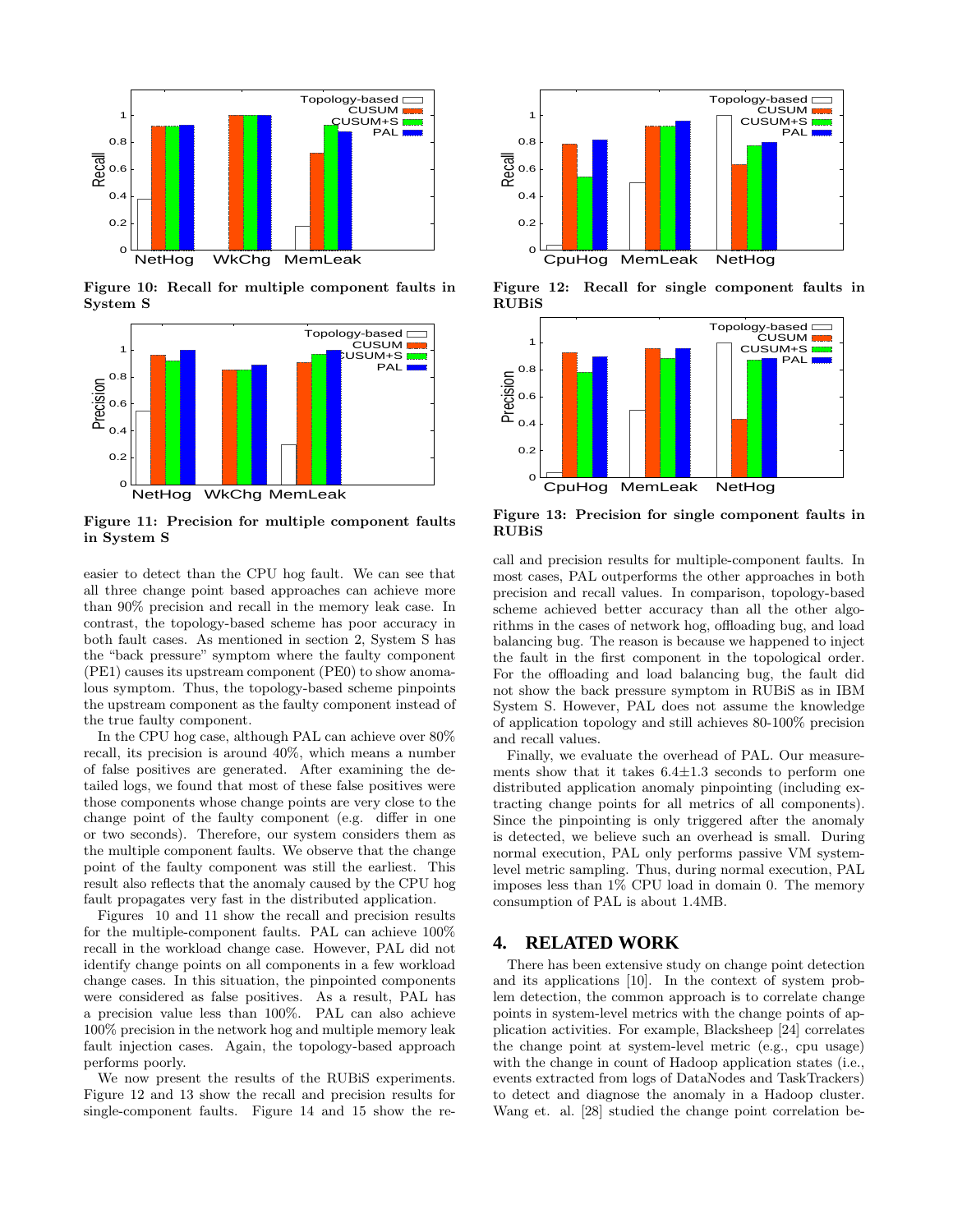

Figure 14: Recall for multiple component faults in RUBiS



Figure 15: Precision for multiple component faults in RUBiS

tween requests and corresponding replies to detect DoS attacks. Agarwal et. al. [6] monitored the change relation between response time with load balancer's assigned weight to detect a *storm drain* condition: the load balancing system is confused by the fast response time of faulty server and tries to shift more requests to the faulty server. In comparison, our approach applies the change point detection in the context of distributed application fault localization. Instead of performing correlations, our approach focuses on identifying the onset of anomalous behavior at different components and sort them to achieve pinpointing.

Previous work has proposed various black box pinpointing techniques. Project5 [8] performed cross-correlations between message traces to derive causal paths and identify performance bottlenecks. E2EProf [7] also applied crosscorrelation techniques over network traffic traces to identify the bottleneck component. Jiang et al. [19] maintained a collection of extracted invariants based on linear models and performed anomaly detection based on invariant violations. NAP [11] collected network communication traces and applied queuing theory to estimate the service time and waiting time for identifying the bottleneck component. Kahuna-BB [25] applied clustering algorithms over systemlevel metrics to learn normal node behavior and detect faulty nodes using peer-comparison. The EntomoModel [23] studied performance anomaly manifestations by characterizing workload and management policy settings under which the performance anomalies are likely to be triggered. Fa [17] proposed a clustering method which groups instances based on how they are different from the failure instances. In comparison, our work focuses on extracting anomaly propagation patterns and leveraging the propagation pattern to localize the faulty components and infer anomaly causes.

A flurry of research work has provided various distributed application debugging tools. Magpie [9] is a request extraction and workload modeling tool that can record finegrained system events and correlates these events using an application specific event schema to capture the control flow and resource consumption of each request. Pinpoint [13] takes a request-oriented approach to tag each call with a request ID by modifying middleware platform and applies statistical methods to identify components that are highly correlated with failed requests. Pinpoint can best handle service failures such as machine crashes or exceptions rather than latent performance anomalies. Pip [22] can find structural and performance bugs in distributed systems by comparing actual system behavior to expected system behavior described in programmer-written templates. However, Pip requires application modifications. JAGR [12] injected controlled Java exceptions into J2EE applications to obtain application-specific fault propagation graphs and used the graph as a guidance for fast recovery. In contrast, our work focuses on black box online anomaly localization, which does not require any modifications to applications or middleware platforms. We believe that our scheme is complementary to the above work, which can provide useful hints for more intrusive debugging.

## **5. DISCUSSIONS**

The accuracy of the PAL system depends on whether the chosen change points are related to the anomaly. However, in dynamic distributed systems, change points can be caused by various reasons such as workload fluctuations and routine operations such as periodic system maintenance. Although our critical change point algorithm can filter out some irrelevant change points caused by transient resource usage spikes, it is still a challenging problem to distinguish the change points related to anomalies from all the other irrelevant change points. One possible extension to PAL is to use a predictability metric (e.g., prediction error) to filter out those irrelevant change points. The intuition behind our approach is that the values of the change points caused by normal workload fluctuation are more predictable than the values of those critical change points caused by anomalies.

The change point based propagation discovery algorithm is also sensitive to the length of the look-back window. If the length of the look-back window is too small, PAL might miss the change point corresponding to the anomaly onset time; If the length of the look-back window is too large, it will increase the possibility of including irrelevant change points. The current prototype of the PAL system empirically decides the look-back window length based on our observation about the range of anomaly propagation delays. As part of our future work, we will study principled algorithms to properly decide the look-back window length.

Large-scale distributed systems often consist of many distributed components driven by dynamic workloads, which might greatly increase the chance of detecting spurious propagation patterns caused by irrelevant change points. It is probably insufficient to only rely on change point detection to perform propagation pattern discovery and fault localization. To address the problem, we plan to integrate PAL with previous statistical dependency discovery techniques [14, 20] to improve the fault localization accuracy.

# **6. CONCLUSIONS**

In this paper, we have presented PAL, a novel black-box